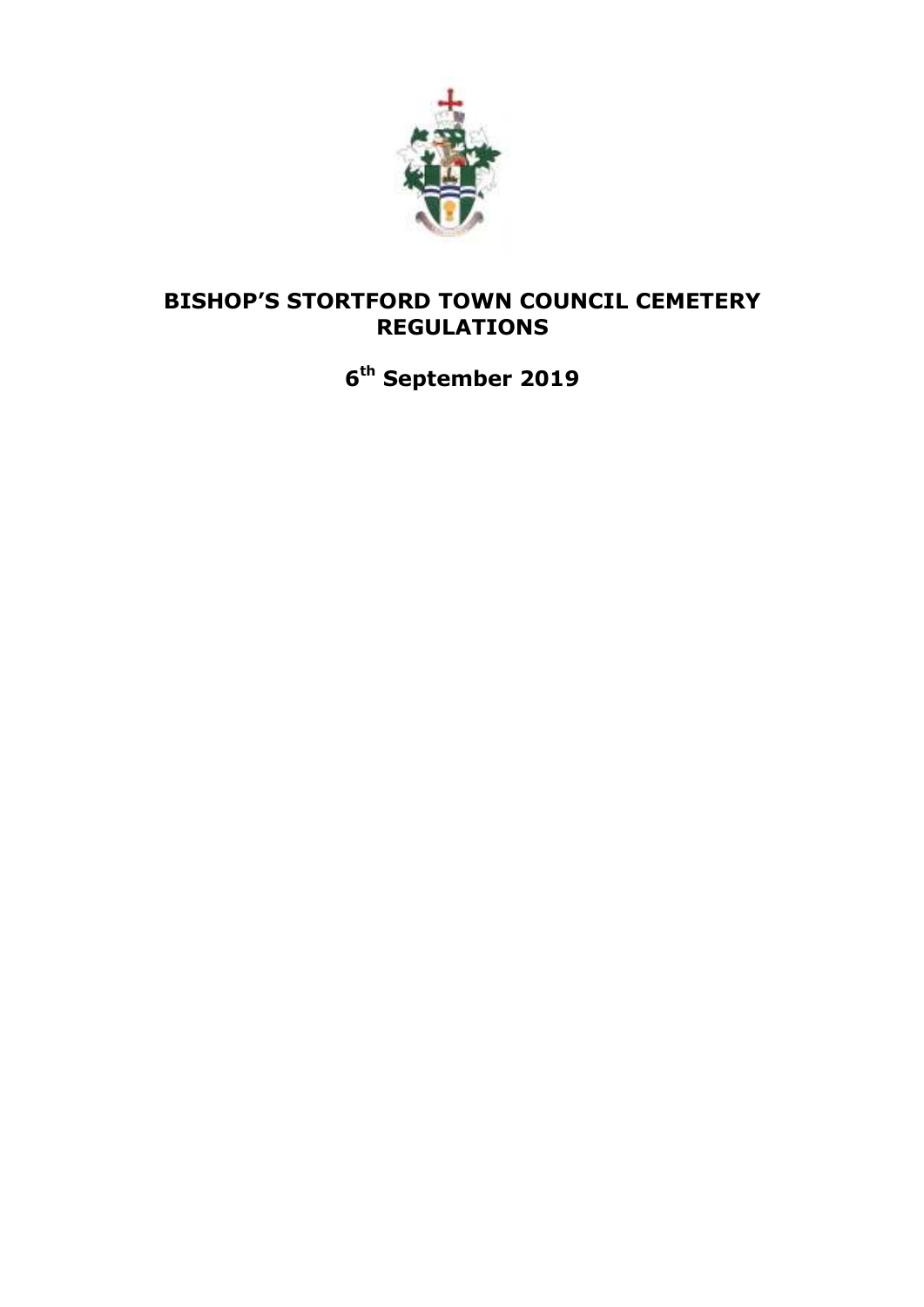# **BISHOP'S STORTFORD TOWN COUNCIL CEMETERY REGULATIONS**

## **Contents**

| Regulations applicable to areas for interment of cremated remains8  |  |
|---------------------------------------------------------------------|--|
| Like for Like replacement of existing Graves in the Old Cemetery  9 |  |
| Remembrance Memorials, Plaques and Memorial Benches9                |  |
|                                                                     |  |
|                                                                     |  |
|                                                                     |  |
|                                                                     |  |
|                                                                     |  |
|                                                                     |  |
|                                                                     |  |
|                                                                     |  |
|                                                                     |  |
|                                                                     |  |
|                                                                     |  |
|                                                                     |  |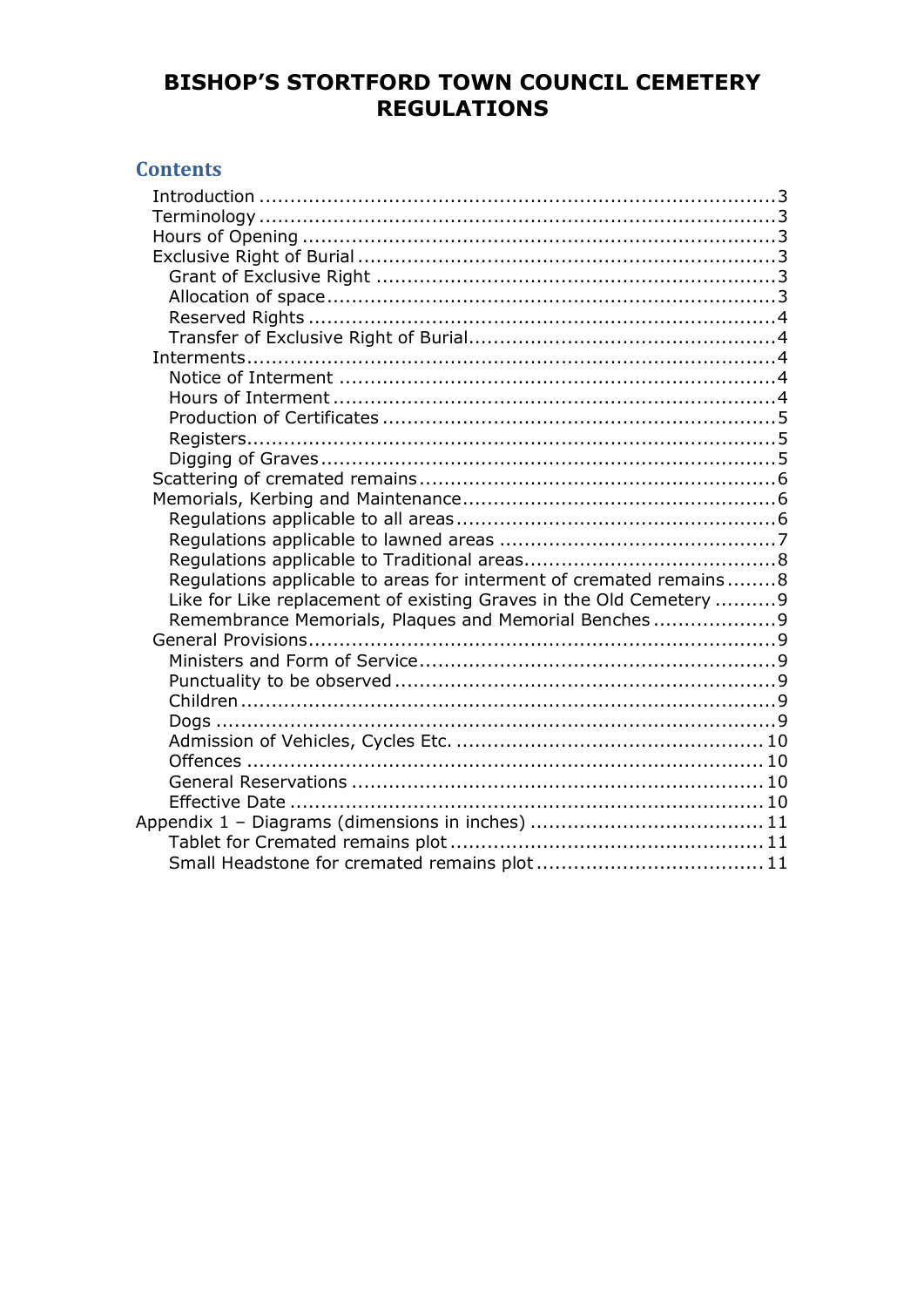## *Introduction*

The Burial Grounds in the Cemetery to the West of Cemetery Road (the 'New Cemetery') and the Cemetery to the to the East of Cemetery Road (the 'Old Cemetery') are controlled and administered by the Council under the Local Government Act 1972 and other applicable legislation, including in particular the Local Authorities' Cemeteries Order 1977.

Enquiries should be addressed to

Cemetery Administrator Bishop's Stortford Town Council The Old Monastery Windhill Bishops Stortford Herts CM23 2ND

enquries@bishopsstortfordtc.gov.uk Telephone 01279 715000 www.bishopsstortfordtc.gov.uk

## *Terminology*

Throughout this document the word 'burial' means the interment of a dead body. The word 'interment' means the interment of a dead body *or* of cremated remains. The word 'grave' means a plot set aside for burial or for the interment of cremated remains.

## *Hours of Opening*

The Cemetery is open to the general public during the following hours, seven days per week

| October to April | 7.30 am - Sunset |
|------------------|------------------|
| May to September | $7.30$ am - 8 pm |

## *Exclusive Right of Burial*

## **Grant of Exclusive Right**

A grant of Exclusive Right of Burial ("ERB") in a grave space will be made to any one natural person for a period not exceeding 75 years. Prior to the expiration of a grant the owner may apply for an extension in which case the Grant may extended it for a further 50 years and no more in all cases to the payment of the appropriate fee from time to time approved by Council.

## **Allocation of space**

The allocation of grave space is in sequence and is made on receipt of a completed notice of interment. There is no provision in the cemetery for the pre-purchase of plots.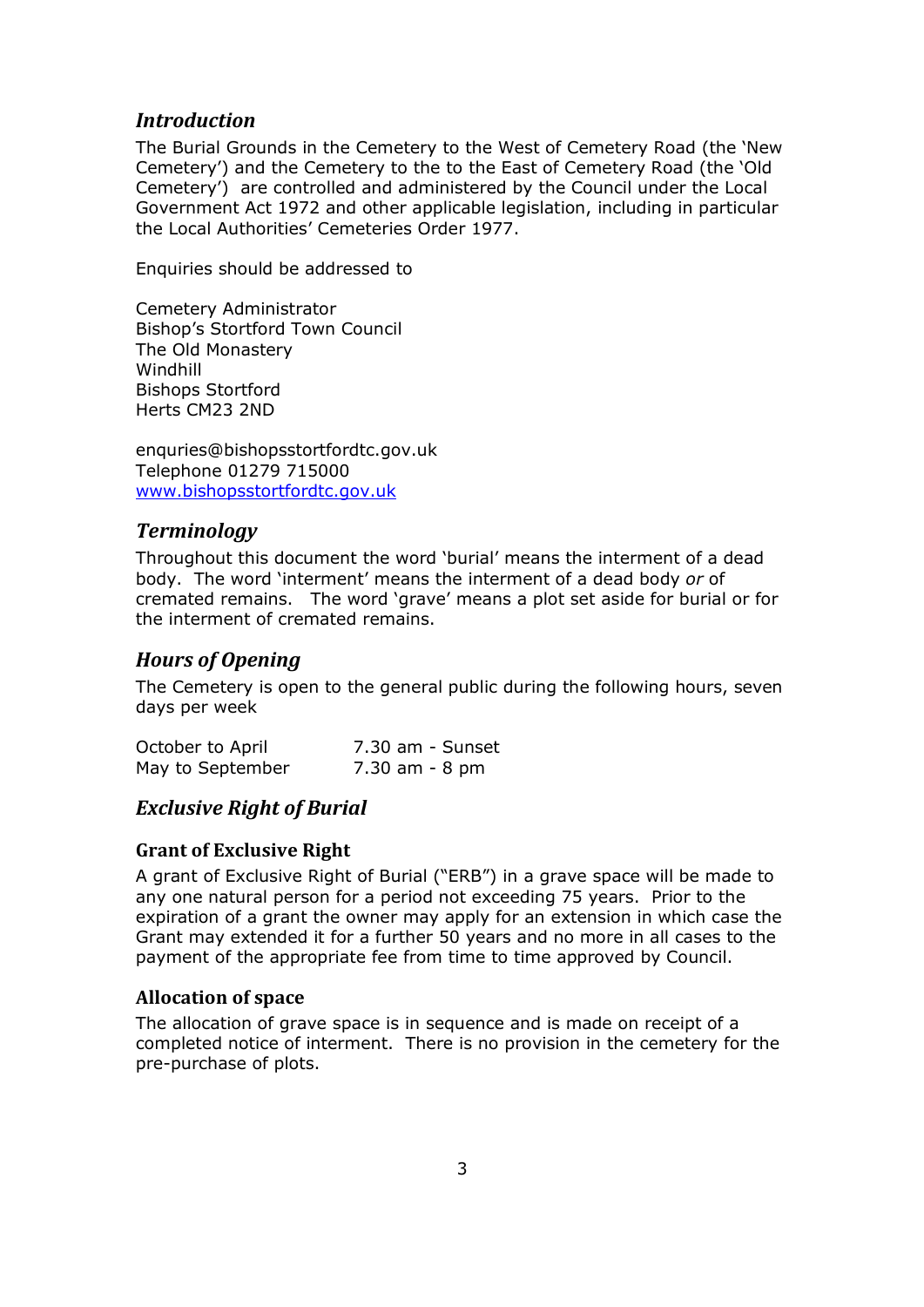## **Reserved Rights**

The grant of an Exclusive Right of Burial gives the purchaser the right to consent to interments but does not transfer ownership of the land which remains with the Council. Other than those expressly granted in writing the Council reserves all rights in respect of the grave including, but not limited to:

- The right to remove or reduce without notice any faded flowers, wreaths, glass or pottery items, tins, fencing and any other items which are, in the opinion of the Council are dead or faded, objectionable, offensive, unsightly or which are placed on the grave in contravention to these regulations
- The right of passage over all graves and the right temporarily to cover or move any memorial kerbing or cover for any purpose in connection with the maintenance of the cemetery or an interment or disinterment.
- The right to replace the turf on the planting area of a lawned grave (if any) should, in the opinion of the Council, the area appear not to be maintained.

## **Transfer of Exclusive Right of Burial**

A grant of exclusive right of burial may be transferred with the consent of the owner. If the owner is deceased then then the exclusive right forms part of the estate and probate of the will of the deceased or letters of administration to his or her estate must be produced, together with such other or additional evidence as the Town Council shall require so that the right to consent to a transfer is duly established. Until a transfer is completed a grave space belonging to a deceased person shall not be re-opened, no memorial work may be undertaken nor may the grave otherwise be dealt with, other than to inter the body of the deceased owner. A fee will be payable for any transfer.

## *Interments*

## **Notice of Interment**

Information may be obtained from and all applications for interments shall be made to the Offices of the Town Council between 9am and 5pm Monday to Friday excepting Bank Holidays. Information is also available on the Town Council website.

Notices of Interment must be given not less than three clear working days in advance of the date of interment and given in the form required by the Council with full details being provided at the time of application. Unless account facilities have been granted, all fees shall be paid at the time of application. A copy of the current fees and charges applicable to the Cemetery can be obtained from the Town Council Offices.

## **Hours of Interment**

Interments will normally take place Monday – Friday 9am – 3.45pm (but never less than 2.25 hours before sunset). These times are 'at graveside'.

Interments may take place by special arrangement after 3.45 pm Monday to Friday (subject to availability of daylight and staff) or on Saturday however a premium rate will be charged.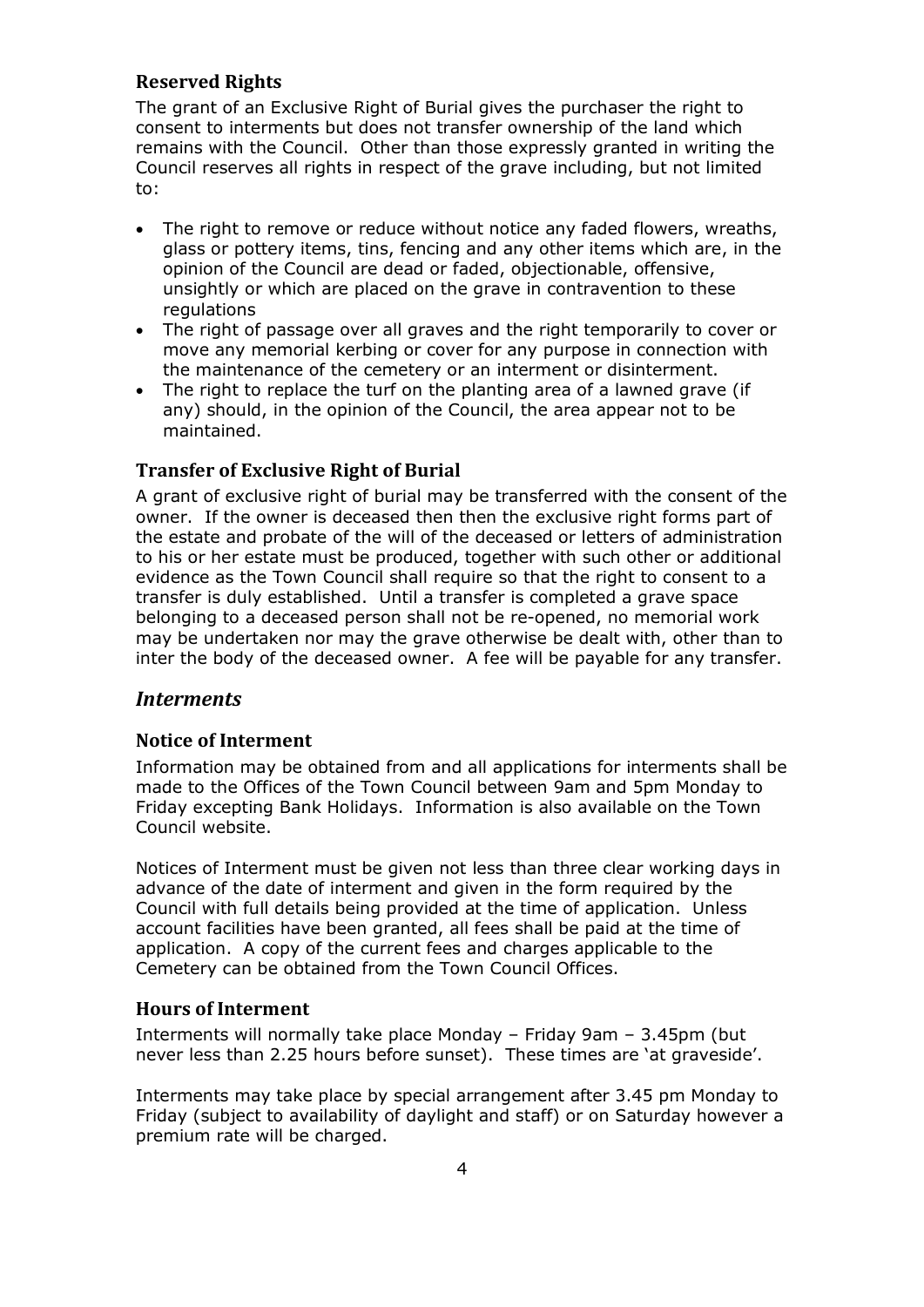Interments may not take place on Sunday or public holiday.

### **Production of Certificates**

No burial may take place until a Certificate of Disposal has been issued by The Registrar of Births, Deaths and Marriages or an Order of Burial by the Coroner. In the case of a non-viable foetus, a Declaration signed to that effect by a Registered Medical Practitioner is required.

For the interment or scattering of cremated remains a Certificate of Cremation signed by an officer of the crematorium is required.

#### **Registers**

A register of all Burials and of the Interment of Cremated Remains shall be maintained by the Town Council and open to inspection.

A register of Grants of Exclusive Rights of Burial will also be maintained however, as this contains personal details of living persons, this will be open to inspection only to the extent permitted by laws of data protection.

## **Digging of Graves**

#### **General**

Unless otherwise permitted in writing by the Chief Executive Officer, all excavations for interment shall be carried out by the Council's employees who will also be responsible for refilling and disposal of surplus soil.

Burials shall be in an approved type coffin. Cremated remains may be interred in a biodegradable container or loose.

The Council reserves the right to restrict the number of interments in each grave. Cremated remains may not be interred in a burial plot unless at least one burial has previously occurred in the plot.

#### **Reuse of Graves**

One or more areas in the Old Cemetery have been designated for reuse by the 'lift and deepen' method and the necessary permissions to reuse space obtained. New graves may first be dug in an area designated for reuse provided that the evidence available indicates that no interment has taken place within the 100 years immediately preceding the excavation of the new grave.

When a grave is first excavated for reuse the state of any remains and any artefacts found will be recorded in accordance with the protocol for reuse from time to time in force. Remains will be reburied in the grave at a level no less than 150mm below the lowest level at which a new interment will be located.

Once a grave space has first been dug for reuse second and subsequent interments may take place in accordance with the general provisions set out above.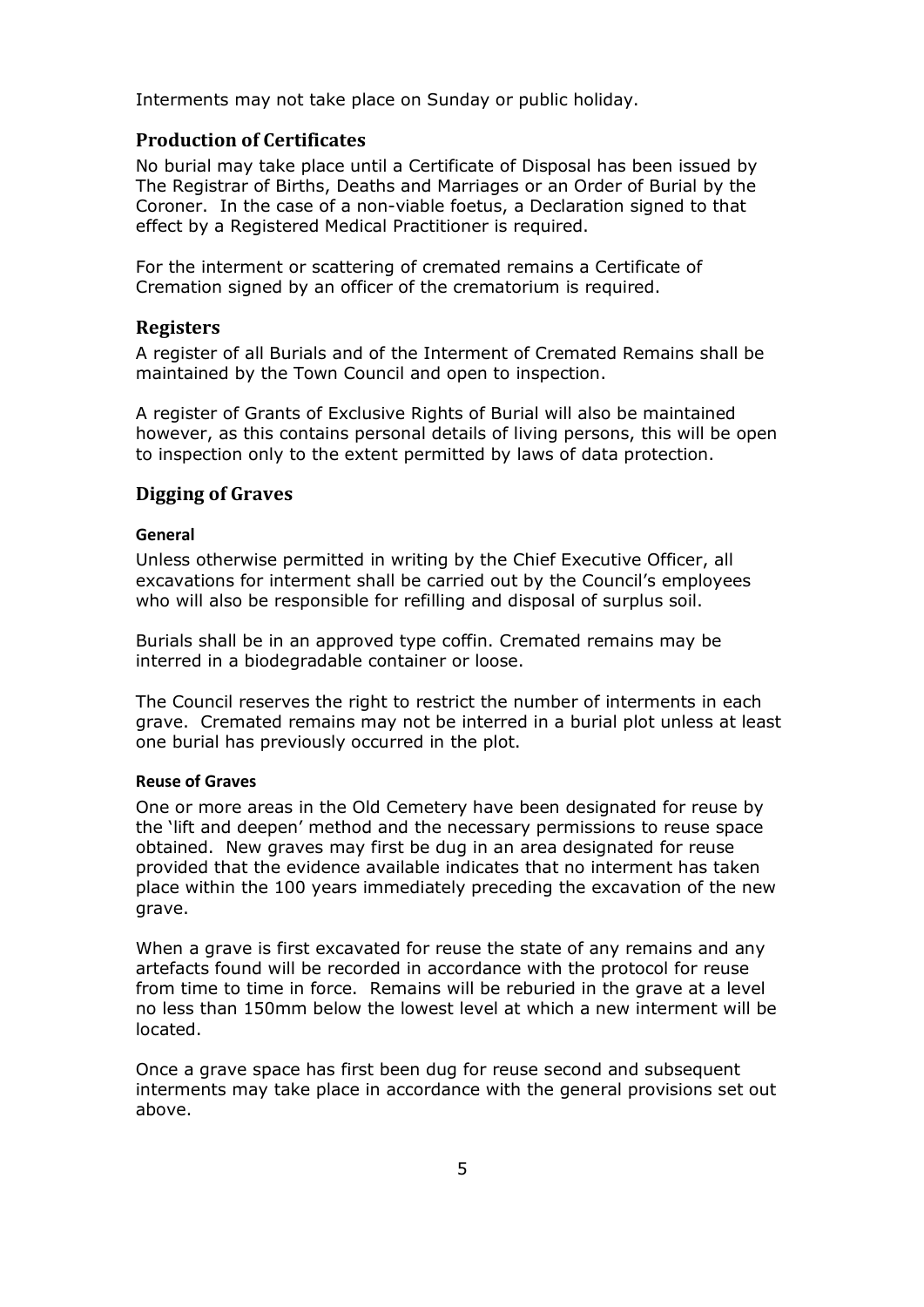## *Scattering of cremated remains*

Cremated remains may be scattered, subject to payment of the applicable fee:

- On a grave with the permission of the owner of the grave
- In the memorial garden which is specifically designated for the scattering of ashes $1$

Cremated remains may not be scattered elsewhere in either cemetery.

Individual memorials are not permitted in the memorial garden; separate memorial options are available.

## *Memorials, Kerbing and Maintenance*

## **Regulations applicable to all areas**

All Memorials and Inscriptions thereon shall be subject to approval by the Town Council and payment of appropriate fees before erection and shall be fixed in position by a mason approved by the council. A memorials, kerbing (where permitted) and covers (where permitted) shall be made of stone. Under no circumstances will 'do it yourself' memorials, kerbing or covers made of wood, concrete or other materials be permitted. All memorials must be inscribed on the back with the number of the grave.

Erection of Memorials will only be permitted on plots where the Exclusive Right of Burial has been purchased and permission will only be granted to the owner. If the owner is deceased the ERB must be transferred to a living person before permission for a memorial or for an inscription will be granted.

All applications for permission to erect Memorials shall be submitted on the form supplied by the Council and shall include full details of the inscription or wording, and a drawing showing the shape, dimension and material to be used.

Memorials on graves shall be in the form of a headstone only and shall comply with the measurements set out in the applicable section below. All memorials shall be securely and properly fixed in position with an approved concrete foundation, a ground anchor system must be used on memorials of height 610mm (24in) and above.

No memorials will be permitted to be erected on graves (other than plots for cremated remains) within six months of an interment. Only one memorial will be permitted per grave.

The owner will be responsible for repair, maintenance and cleaning of all Memorials and also for removal and replacement thereof in case of reopening a grave for further burial.

Testing of memorials will take place from time to time and the Council reserves the right to remove, lay down, remove or support any Memorial

 $1$  The memorial garden for scattering of cremated remains will be available for mid 2017 approximately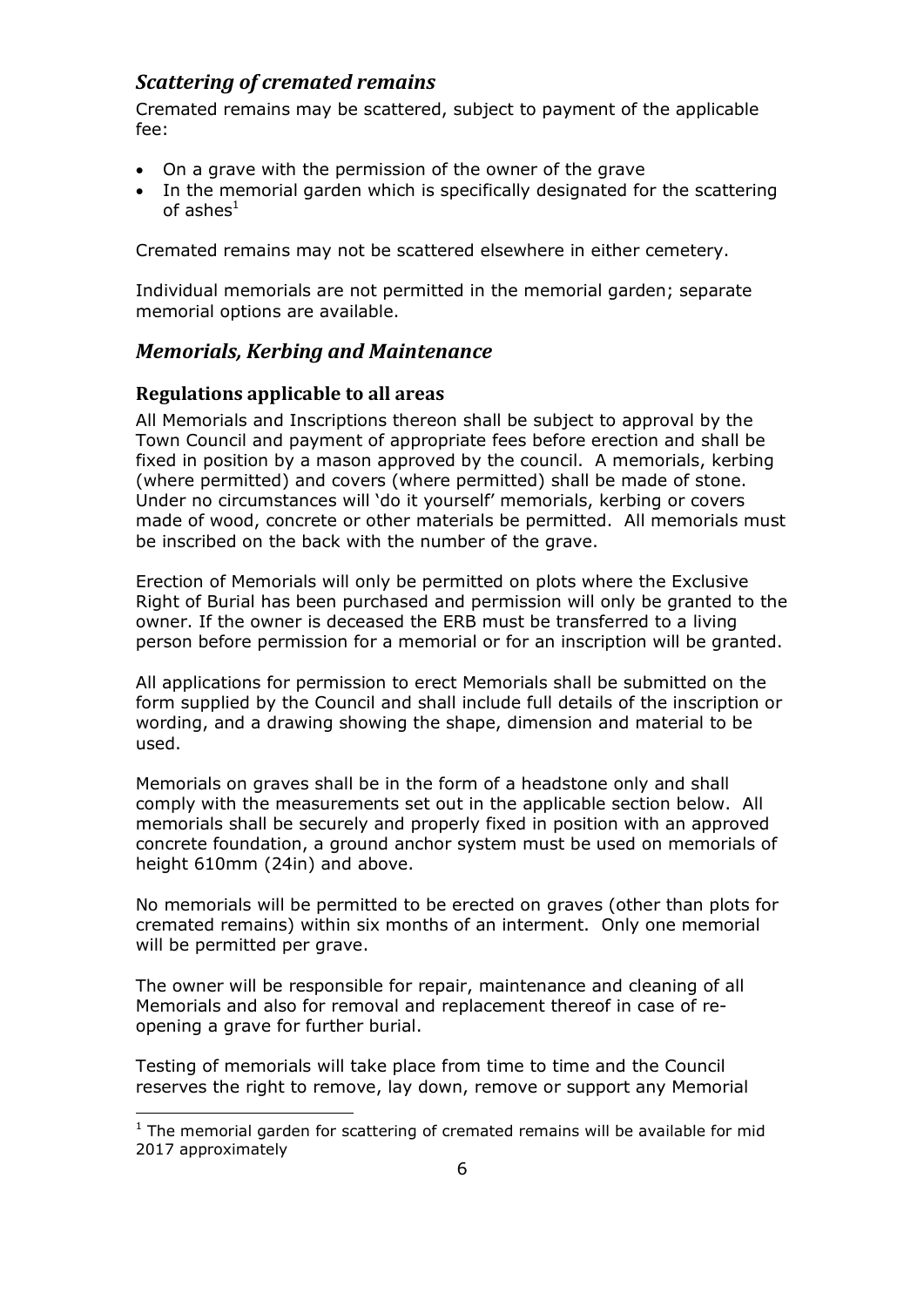should it be found to be defective or dangerous. The cost of work will be the responsibility of the owner.

The Council will not be held responsible for any accident or damage to any memorial, gravestone, monument or tablet) by any cause. Owners of memorials may wish to consider taking out insurance against damage.

#### **Regulations applicable to lawned areas**

#### **General**

The entirety of the New Cemetery and the Lawned areas of the Old Cemetery (where new graves are permitted) are designed so that graves are laid to lawn. This means that graves will be levelled and turfed by the Council as soon as practical after interment (normally the following March/April or (September / October) and the turf maintained with the remainder of the grassed areas in the burial ground.

The turf must not be removed other than for the fixing of an approved memorial or in the small planting area (see below) and nothing may be placed on or planted in the grave other than on the plinth of the memorial or in the planting area<sup>2</sup>.

#### **Planting Area and Containers**

A planting area no more that 300mm (12") deep and 760mm (2'6") wide is allowed immediately in front of the foundation to the headstone and subject to the condition that the combined depth (measured front to rear) of the foundation of the headstone and any planting area does not exceed 600mm  $(2')$ .

Only seasonal flowers which do not exceed 500mm (18") in height may be planted in this area. Shrubs, trees and bushes are not allowed. The responsibility for the maintenance of this area lies with the owner of the ERB.

In addition to the above up to two vases or containers for flowers may be placed on the foundation of the headstone or in the planting area. Containers must not be made of glass or any other material which may shatter on impact.

#### **Lawned area memorials**

1

Memorials in lawned areas must conform with the following dimensions.

| Minimum Height x Width | Maximum Height x width x |
|------------------------|--------------------------|
| x depth                | depth                    |
| 610mmx380mmx76mm       | 914mmx762mmx102mm        |
| (2'x1'3''x3'')         | (3'x2'6''x4'')           |

A base will be permitted to the headstone provided it is constructed of the same material as the headstone with the width equal to the width of the headstone and depth not exceeding 305mm (12in) from front to rear and a thickness of not less than 76mm(3in) and not greater than 152mm(6in)

<sup>&</sup>lt;sup>2</sup> This means that edging, kerbing, loose stones and other adornments are not permitted except as expressly set out in the text.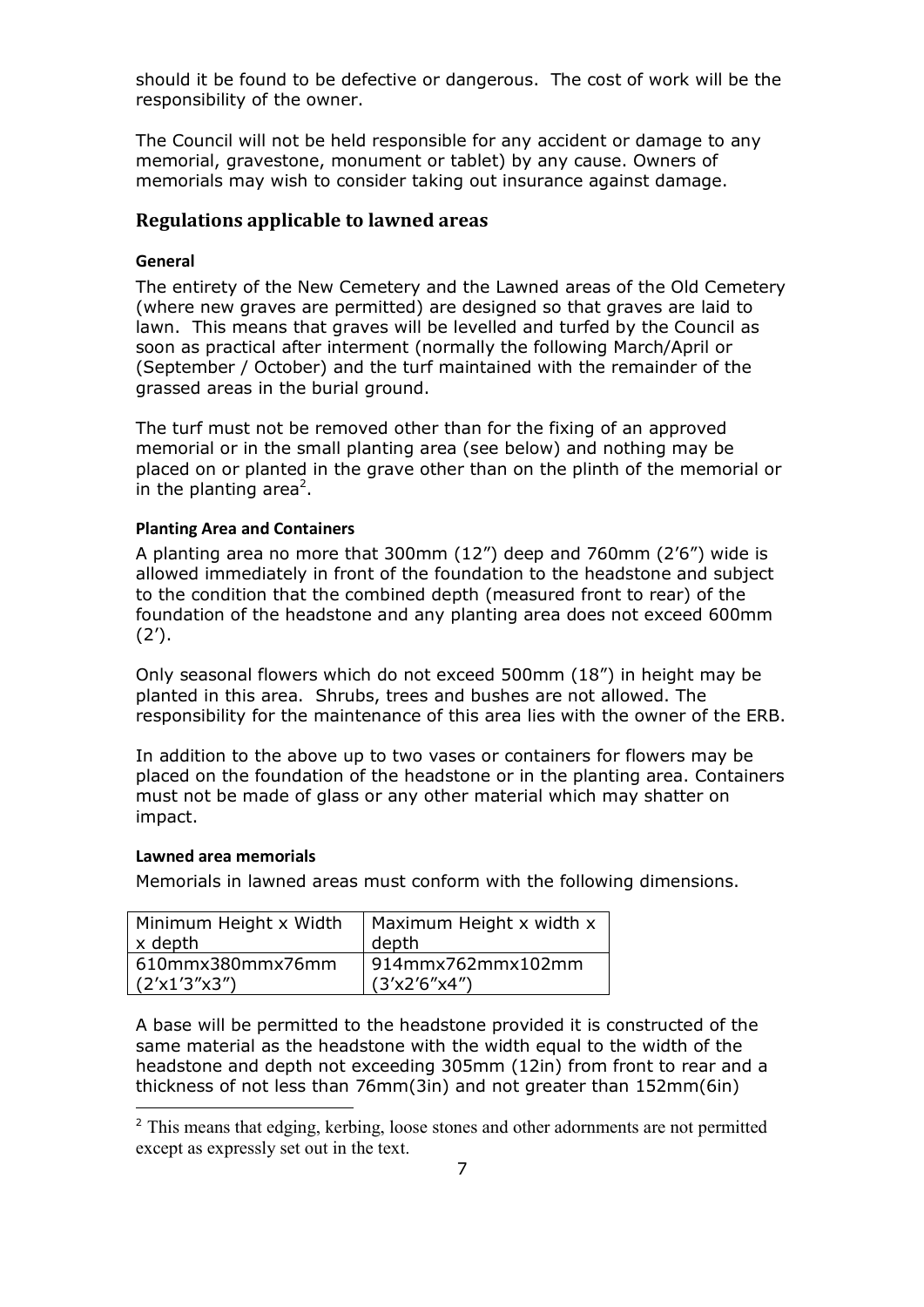## **Regulations applicable to Traditional areas<sup>3</sup>**

## **General**

Certain areas in the Old Cemetery only are designated for graves with 'traditional' kerbing and/or a raised cover. Grave owners are responsible for the maintenance of grave spaces in kerbed areas of the cemetery.

The following regulations apply in these areas only in addition to the general regulations elsewhere in this document.

## **Kerbing, Raised covers and memorials**

The design and materials of kerbing and raised covers will be subject to approval by the Council. In areas where historical monuments are present, permission will be given only for memorials which are in keeping, both in design and colour, with the nearby monuments.

The overall dimensions of kerbing, any cover and memorial shall be as follows:

| Type of Grave on which memorial | Length x width x maximum height |
|---------------------------------|---------------------------------|
| is placed                       |                                 |
| Adult grave                     | 1950x750x900                    |
|                                 | (6'6''x2'6'x3')                 |
| Child Grave                     | On application                  |

Kerbing and raised covers must be mounted on an overall concrete foundation. The space within the kerbing may be covered with shingle or other loose material, provided that this is properly protected and contained by the kerbing which must be no less than 50mm above the level of the surrounding ground. Alternatively a raised cover may be fitted. Loose memorial items including containers for flowers must be placed wholly within the area defined by the kerbing. Planting is not permitted other than in containers placed on the grave.

## **Regulations applicable to areas for interment of cremated remains**

## **General**

Certain areas in both the Old and New Cemetery are designated for the interment of cremated remains. The following regulations apply in these areas only in addition to the general regulations elsewhere in this document.

## **Memorials**

Memorials must be of an approved design. In areas within the Old Cemetery where historical monuments are present, permission will be given only for memorials which are similar in colour to the nearby monuments.

Separate areas are designated for tablets and headstones. The permitted designs are as follows:

Type of Grave on which  $\vert$  Approved Design

<sup>1</sup>  $3$  Interments in the traditional areas will be available from mid 2017 approximately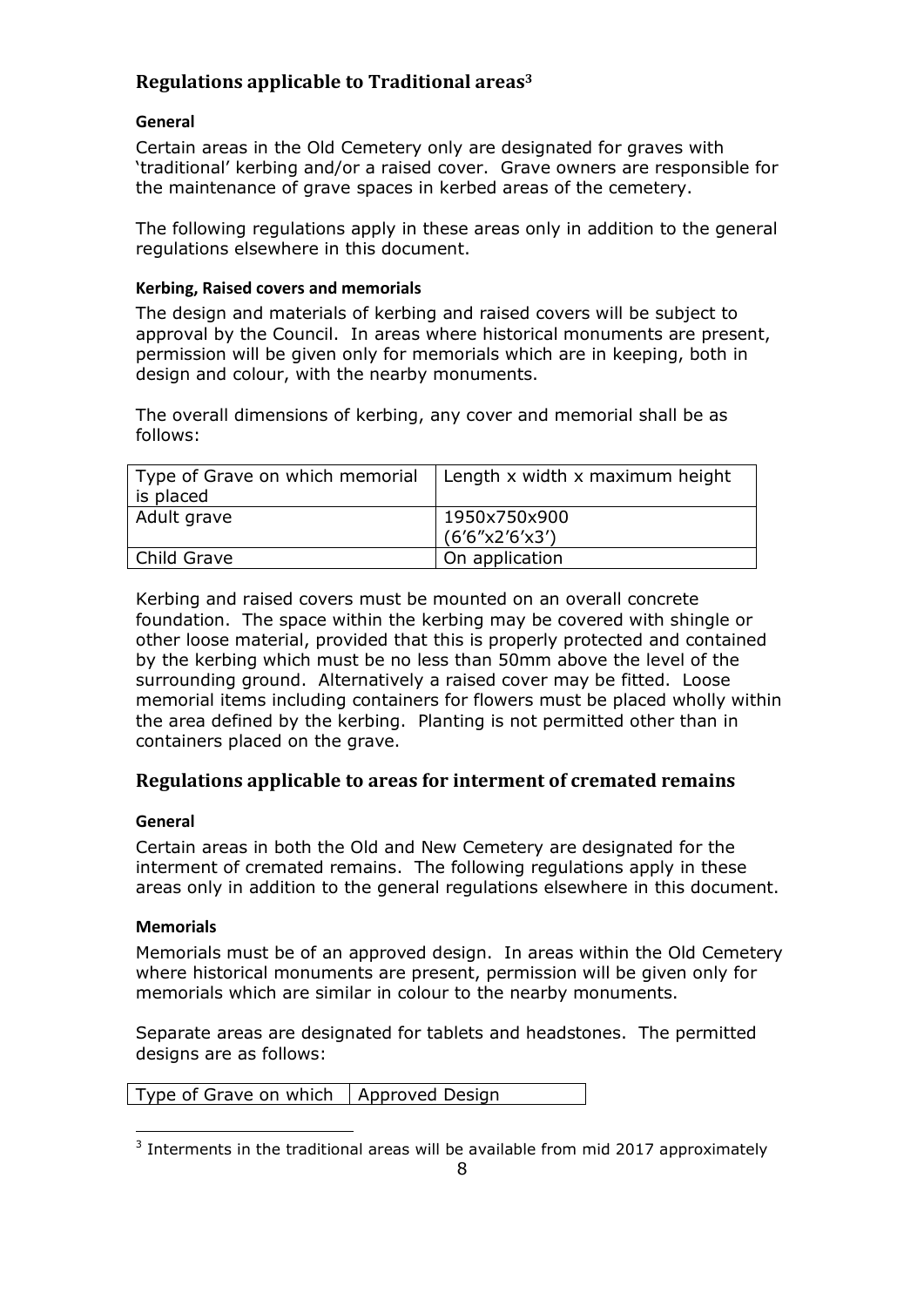| memorial is placed |                            |
|--------------------|----------------------------|
| <b>Tablet</b>      | 380x458mm (18"x18"),       |
|                    | see appendix 1 for         |
|                    | diagram, plot size approx. |
|                    | 600x600mm (24"x24")        |
| Headstone          | 610x510x254mm              |
|                    | (24"x20"x10"), see         |
|                    | appendix 1 for diagram,    |
|                    | plot size approx.          |
|                    | 760x600mm (30"x24")        |

## **Like for Like replacement of existing Graves in the Old Cemetery**

In areas of the Old Cemetery other than those designated for reuse a substantially like for like replacement or repair of an existing memorial or other fixed feature (other than plants, trees or shrubs) is permitted. The permission of the owner of the exclusive right of burial is required and replacement/repair work will be subject to the same fees and requirement for the prior permission of the Council as new memorial work.

New memorials or other treatments or adornments in these areas will not normally be permitted.

## **Remembrance Memorials, Plaques and Memorial Benches**

These may be available subject to the conditions from time to time advertised.

## *General Provisions*

## **Ministers and Form of Service**

Any duly authorised or recognised Minister or other duly authorised person may officiate at burials and any form of service may be used provided it is conducted in a respectful and orderly manner and does not exceed thirty minutes in duration. Arrangements for the attendance of Ministers other duly authorised persons are the responsibility of the person(s) arranging the funeral.

## **Punctuality to be observed**

The time arranged for the interment must be punctually observed so as to prevent the interference of one service with another. The Council reserves the right to cancel or defer the interment in the event of late arrival.

## **Children**

Children under 14 years of age shall not be permitted to enter the Cemetery unless accompanied by a responsible adult.

#### **Dogs**

Dogs are not allowed in the Cemetery other than assistance dogs provided for those with a disability.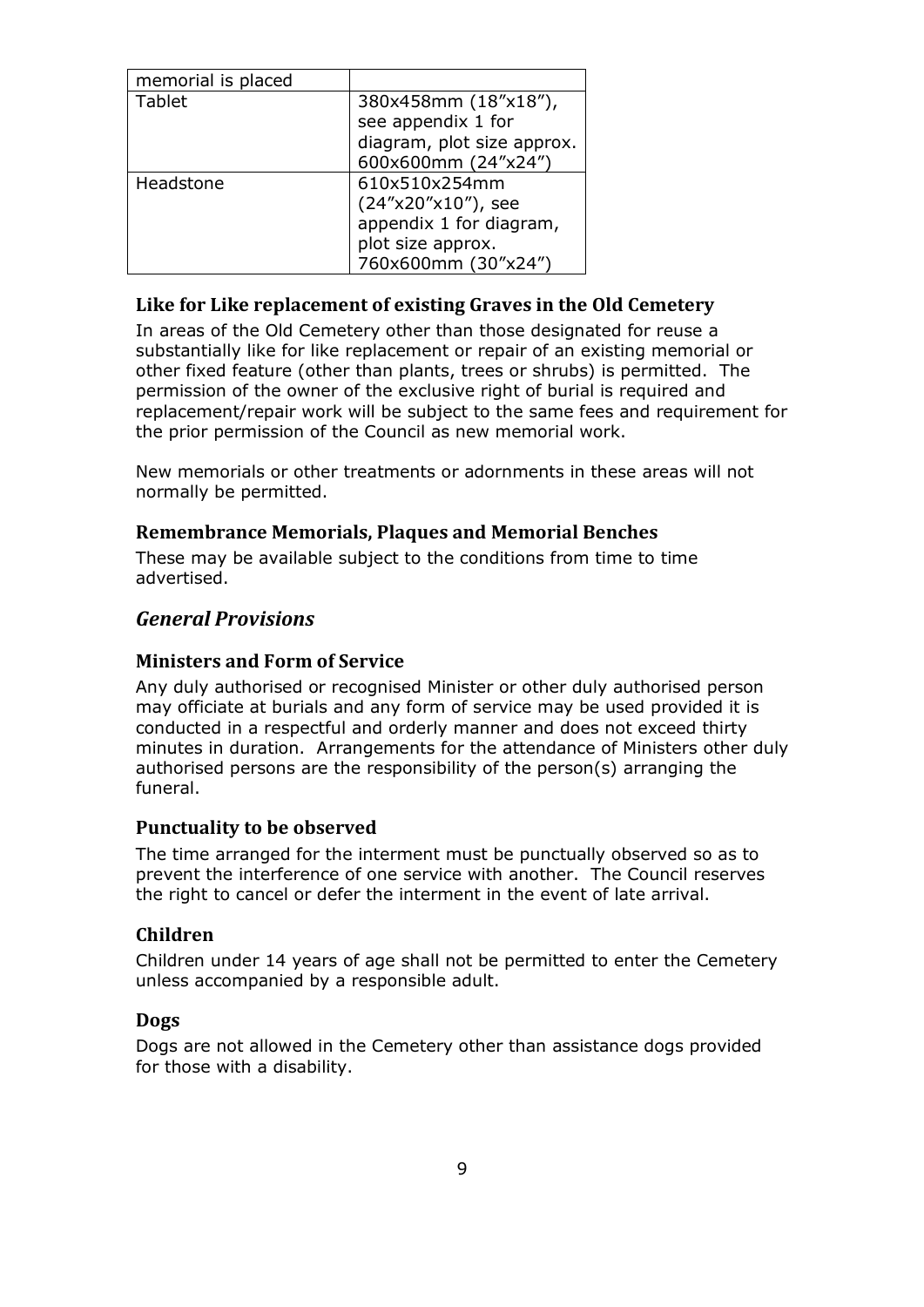## **Admission of Vehicles, Cycles Etc.**

The Council reserves the right to exclude all vehicles (other than those attending funerals, delivery of memorials or carrying out work for the Council) from all parts of the Cemetery. No riding of cycles or motor cycles is allowed in the cemetery.

Visitors shall keep to the surfaced roads and paths except where there is a need to approach a particular grave

## **Offences**

Under the Local Authorities Cemeteries Order 1977 no person shall—

- (a) wilfully create any disturbance in a cemetery;
- (b) commit any nuisance in a cemetery;
- (c) wilfully interfere with any burial taking place in a cemetery;
- (d) wilfully interfere with any grave or vault, any tombstone or other memorial, or any flowers or plants on any such matter; or
- (e) play at any game or sport in a cemetery.

It is also an offence for anyone who is not authorised by the Council to enter or remain in a cemetery when it is closed to the public.

These offences are punishable on summary conviction by a fine not exceeding level 3 on the Standard Scale (currently  $£1000$ ) plus  $£10$  for each day after conviction during which the offence continues.

Persons infringing these regulations or misconducting themselves will be requested by the person in charge to leave the cemetery and the Council may take proceedings against any person contravening any of the above.

The Council's employees are not permitted to accept gratuities from member of the public and none shall be offered to them.

## **General Reservations**

The Council reserves the right from time to time to make any alteration or addition to these regulations or the schedule of fees.

## **Effective Date**

These Regulations became effective on the  $6<sup>th</sup>$  September 2019 and replace all previous issues.